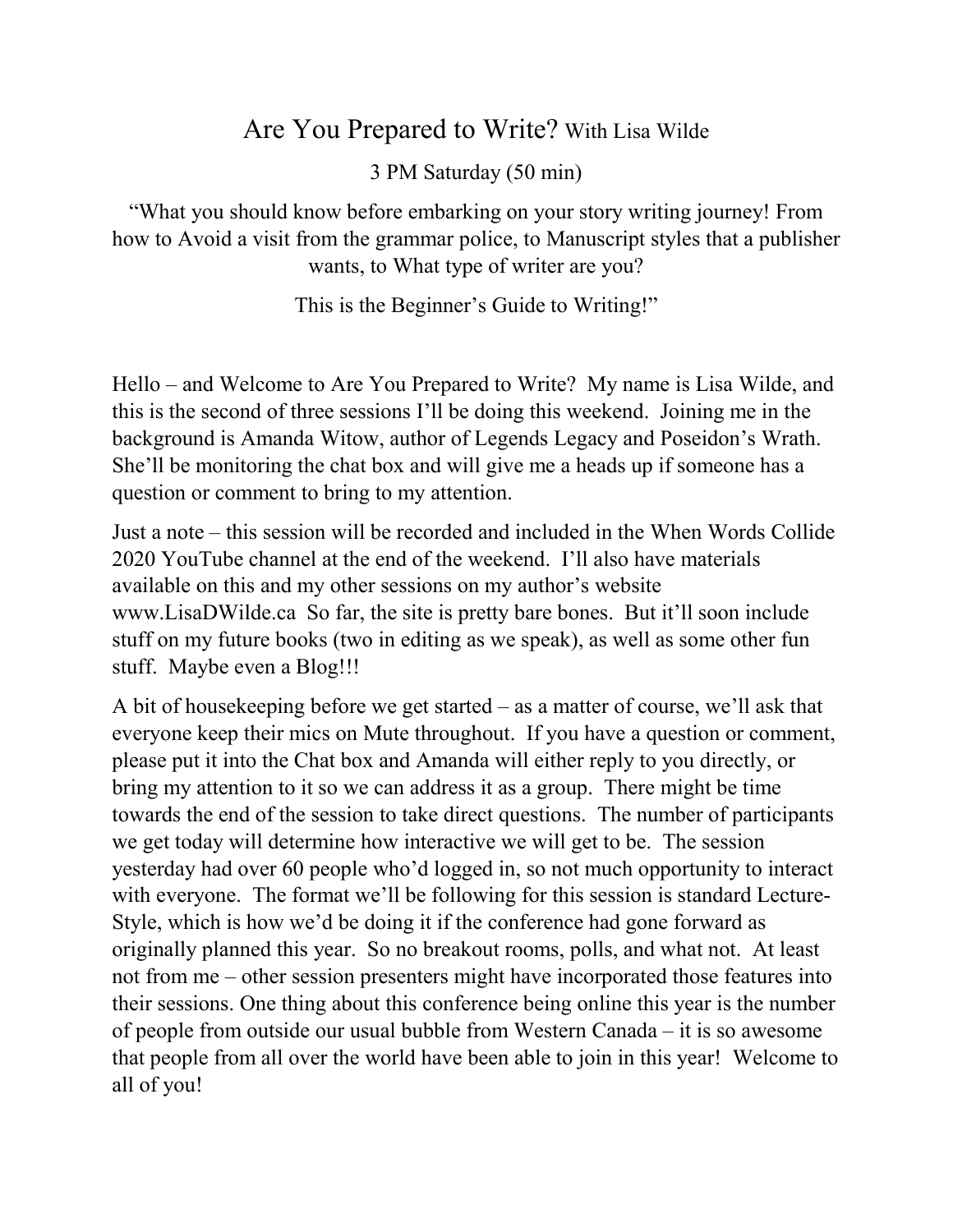OK – so unless anyone has any comments right now, we'll jump right into things!

For the sake of brevity, I am going to assume everyone signed in for today's session wants to be a writer. And most likely, a writer of fiction. That's cool! Some of the most interesting people I know are fiction writers!

I myself write fiction – specifically fantasy and science fiction. I've been doing it now for several years – close to 40 at last count! I've attended the Clarion Worksop for Science Fiction back in 1984, and used what I learned there to set up writers workshop groups here where I live. I've written lots of short stories, and amassed a drawer full of lovely rejection slips from all of the magazines I submitted to. Many that were actually encouraging, whether it was a personalized letter or just a note jotted down on the rejection form they sent me. It was enough to give me hope that I wasn't completely wasting my time! I've also worked on longer pieces, which quite frankly is my preferred length – I don't tend to read much short fiction and really prefer novel length when I'm conceptualizing my stories. Probably why it didn't take too long – ten years or so – for me to lose interest in shorter formats and start concentrating on longer ones. Novellas and novels.

Which brings me to the topic of today's session: Are you Prepared to Write? Also known as: What you Should Know Before Becoming a Writer. Or, Back to Basics! The information I am going to be sharing with you today is just that – the Basics. As many things as I can think of that would have helped me out when I was young and just getting into this.

Here's a definition on what a story is: A story is about someone who wants something, and sets out on a journey to attain it, despite obstacles. And hopefully, he or she learns something along the way. Yes? We are all familiar with this definition. We'll get back to this definition in a bit.

Now let's talk about some things you may already have figured out already.

One – Do you know what type of writer you are? Are you a pantser, or a plotter? Neither is better than the other, and in fact they exist on a continuum. On the one end, is the plotter, who needs to outline and detail all the little aspects of a story before they sit down to write. On the other end, is the pantser, who sits down and begins to write with just a scrap of an idea. Maybe it's a character, or a scene, or just a theme. And then they write by the seat-of-their-pants. Most people will find they fall somewhere between these two extremes, but again, neither method is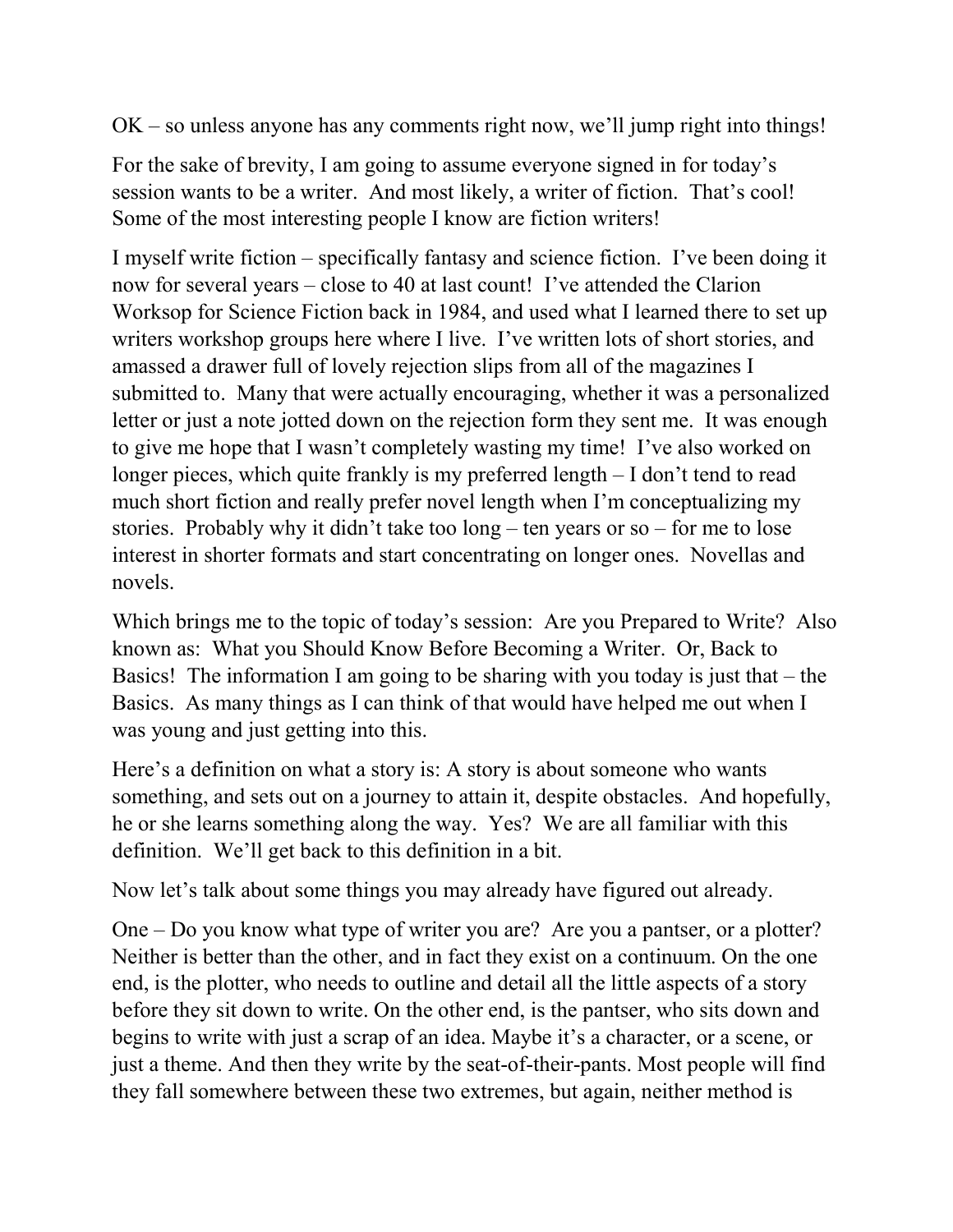better than the other. It is all about what works best for you. If you're interested in learning more about this, plus another entire axis on the "writer type" graph, I recommend you check out "The Four Types of Novel Writers" by Ellen Brock on YouTube. But for the purposes of today's session, we'll just think in terms of Plotter and Pantser.

Two - Genre. Do you know what you want to write? Have you picked a genre? Is it one you know well? Because if you are a reader and fan of that genre one can assume you will be familiar with its standard tropes and cliches. Please don't decide to write in a genre because it's the "popular" trend at the moment. Despite a bunch of research, if you yourself don't read and enjoy a genre, it will show in your writing. Pick a genre you like, not what you think will be commercially viable. And trends change. By the time your novel is ready to hit the bookshelves the trend most likely will have changed. This is what "Write what you know" actually means. If you are a car mechanic, it doesn't mean you should only write about cars and mechanics. But if you like reading romances, then write that – and maybe feature a character interested in cars. What else to say about genre? Crossing over between genres—also known as genre-bending—can be done, but usually takes experience and a thorough understanding of all genres involved. It should also make sense, within the integrity of your story. Zombies and Cowboys? Aliens and an 18th century detective? Sure - Why not? If your internal logic works that is. You want your readers to go "that's Cool!" – not be scratching their heads going "What the ????"

Another thing about genres - word counts tend to be fairly consistent and static across the board. So industry standard word counts will be highly influenced by your genre. For instance – crime tends to be around 70-80,000. A big saga might be around 150,000. Science fiction – 90 to 125,000 words. Romance – 50 to 90,000. Also - in traditional publishing, debut authors, regardless of genre, are usually capped at, or near, 90,000 words.

Three – Basic foundational writing skills. That's right. Grammar. Sentence structure. Syntax. And so on. These were likely covered in your high school English classes, and whether or not English was one of your better subjects, these basics are likely lurking around in your sub-conscious. Which is good, because they are kind of necessary. If not - Good news, they can be taught. A bit of advice I received back in the early days – how to use the word spelled "i-t-s" If it's spelled that way – "it's" that's a contraction for "it is". If it's spelled "its" that's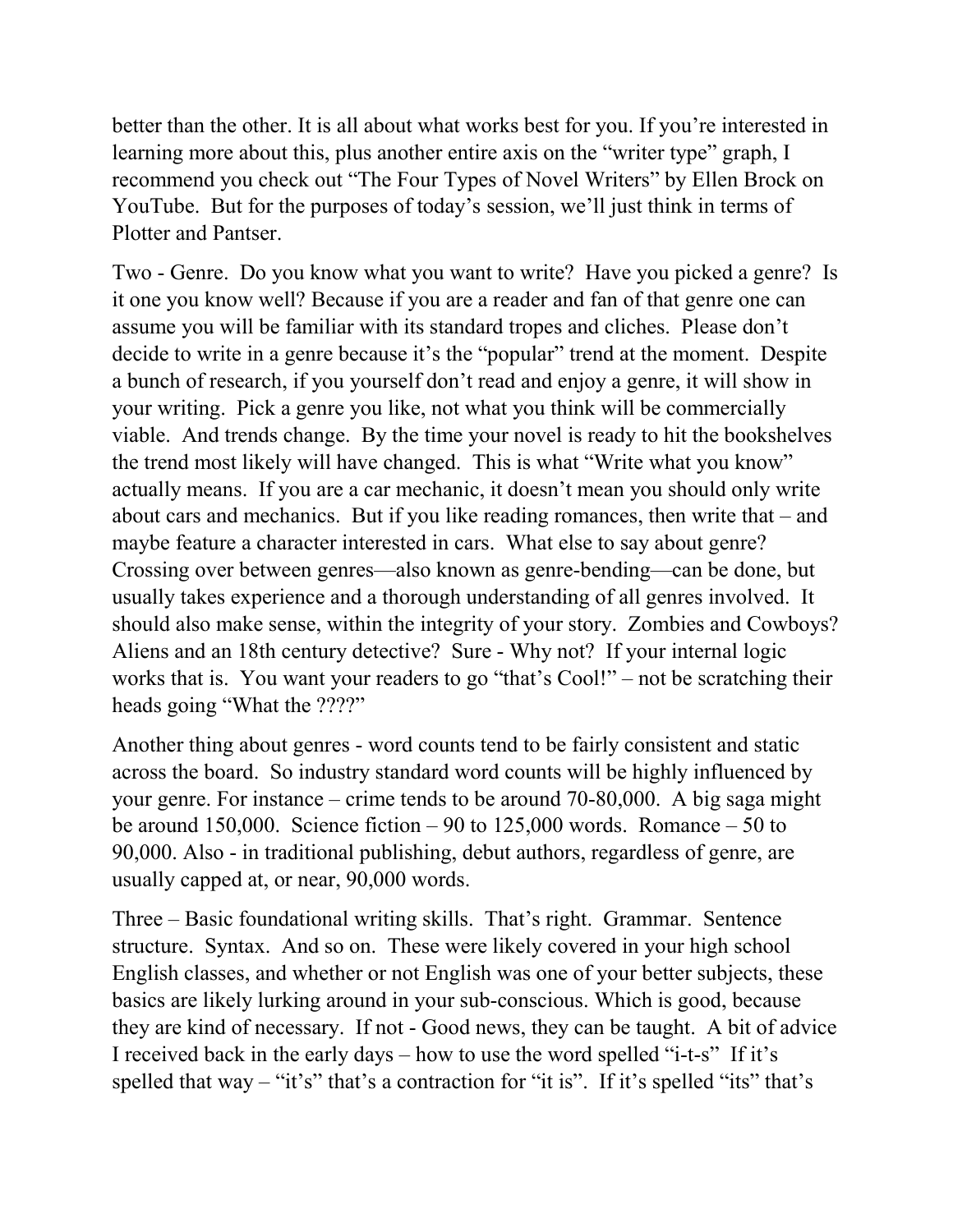the plural form of the word "it". Meaning an object  $-$  it  $-$  is in possession of something. So – "its red coat was shiny". And if you've typed "its' " – then either you or your computer are very confused!!! A bit of advice I received back then was to get a copy of William Strunk's Elements of Style to have on hand if you feel a bit shaky in this area. But do remember to use it.

Four – Story structure. To tell a story with coherence and confidence, you need to have some familiarity with story structure. At its most basic a story needs three things – a beginning, a middle and an end – in other words, a Plot. There are some essential Elements that your story will also need. We're talking about a main Character, a Setting, an Antagonistic force of some kind, and Conflict – usually between the Main Character and the Antagonist, but there can be other sources of conflict as well. Your story and characters also need Goals – from your main character to your antagonist and supporting characters. What are the Motivations for the characters – all of them – to behave the way they do? What is the story's Overall Goal? Really – what does your Main Character WANT? NEED? And what are the Consequences if things don't work out the way your character wants them to? Do you know where your Story is going to Begin? What about where it Ends? What about what happens in the Middle, when things are turning to crap, and your poor Hero is in a pretty bad way? To develop your Story Arc you should also develop your Character Arc – which is basically all that stuff about Essential Elements that I just mentioned, but applied to the Character, not just the Story.

Five – Plot Structure. Knowing how to structure your Plot is pretty important too. There are many models out there on Plot structure and Story Structure. The 3 Act Structure is pretty common. You may also have heard of Freytag's Analysis, and so on. These Structures are all very similar, and can be broken down into these simplistic terms – Inciting Incident, Major Plot Point One, the Midpoint, Major Plot Point Two, the Climax and the Resolution. You may have also heard it described as Exposition, Rising Action, Climax, Falling Action, Denouement. They're basically the same.

I talked about Plot Points in yesterday's session, but some things bear repeating.

What is a Plot Point? This is an event that takes the story and swings it in another direction. It has to be something that forces the protagonist to stop and change direction (not necessarily literally!) A complication can be a plot point, but not necessarily. The complication could and should be something that leads to a plot point. For example – your protagonist's brother is having major life problems. A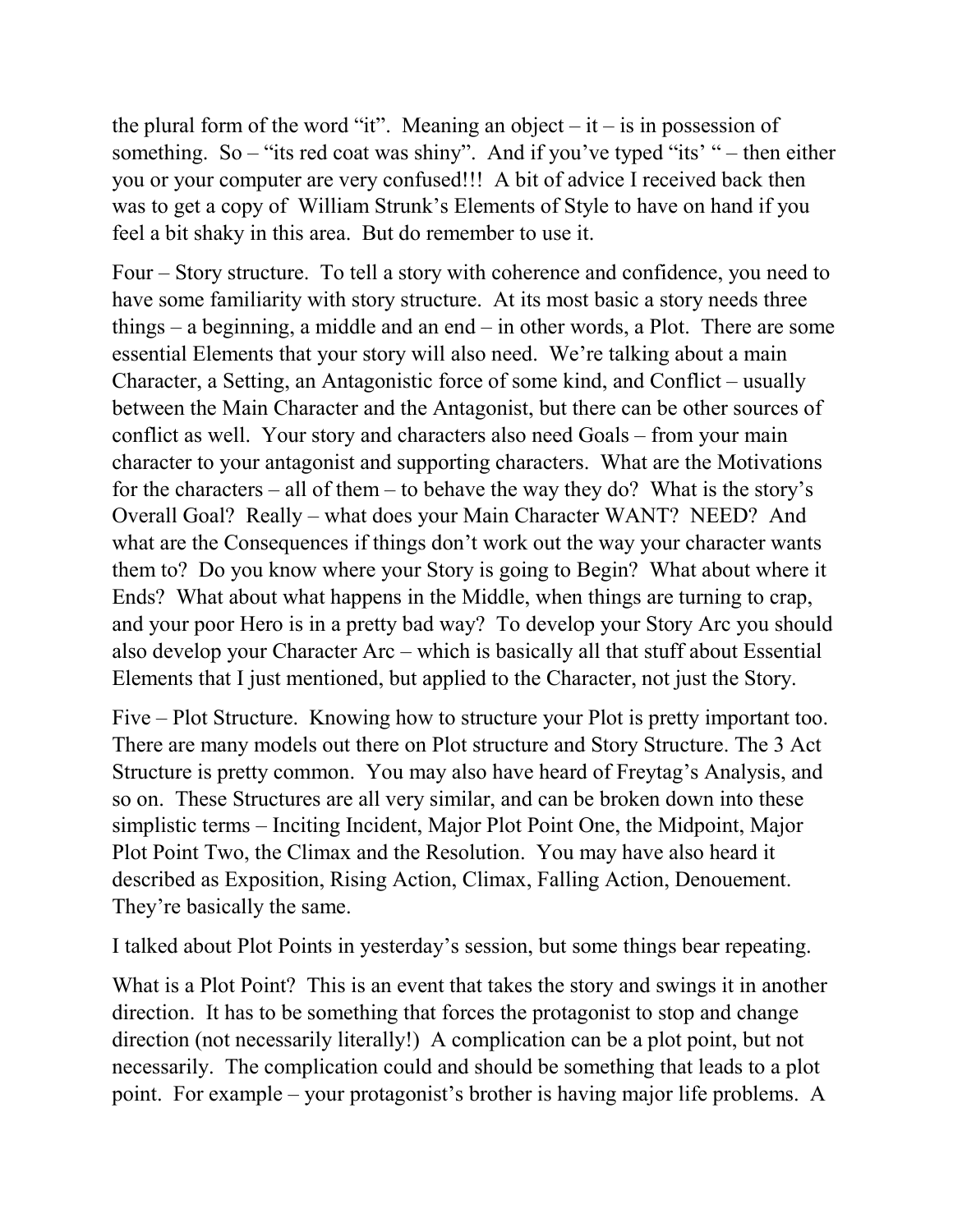complication. The plot point is when the protagonist decides to stay and help his brother deal with the mess his life is in. The situation changed from what it was, to something else.

Your story will have Plot Points placed in key places – the two Major ones as already mentioned, as well as other minor ones throughout. The purpose of all the Plot Points is to advance the story. Remember – the Plot isn't all the Action that takes place – car chases, shootouts, fight scenes, arguments, conversations, etc – those are Plot POINTS. Your Plot is the journey itself.

Weaving all these things together throughout your story is what creates drama and tension, while pushing your story onward. Easy peasie, right?  $OK - I'll$  just say this for everyone now – YIKES! All of that? Really???? Yes – really! And believe it or not, the more you write, the easier it will get! Whether you are a plotter planning everything out before you actually start writing, or a pantser who sits down and just gets to it, it will become second nature to you – with practice. So be patient with yourself and the process. It will start coming together.

Remember that definition I mentioned at the beginning? Here it is again, but slightly different: A story is about someone who wants something, and sets out on a journey to attain it, with your reader following along with anticipation. And despite obstacles, conflict and all sorts of problems, this someone reaches the end having achieved their goals. And hopefully, he or she learns something along the way, and your reader was thoroughly entertained from beginning to end. I hope I've given you some of the building blocks you will use when you craft your stories.

Next topic – what Manuscript formats do editors and publishers want.

Manuscript formats have not changed a whole lot since the days of using typewriters.

Here's what's expected for a standard manuscript format. I have put an expanded version of this list on my website for you to download that will include how to make any fixes you might need to make to your Manuscript based on these requirements.

## **1. Use black, 12-point, Times New Roman as the font**

Yes, Times New Roman is boring, but it's essentially on every computer ever made.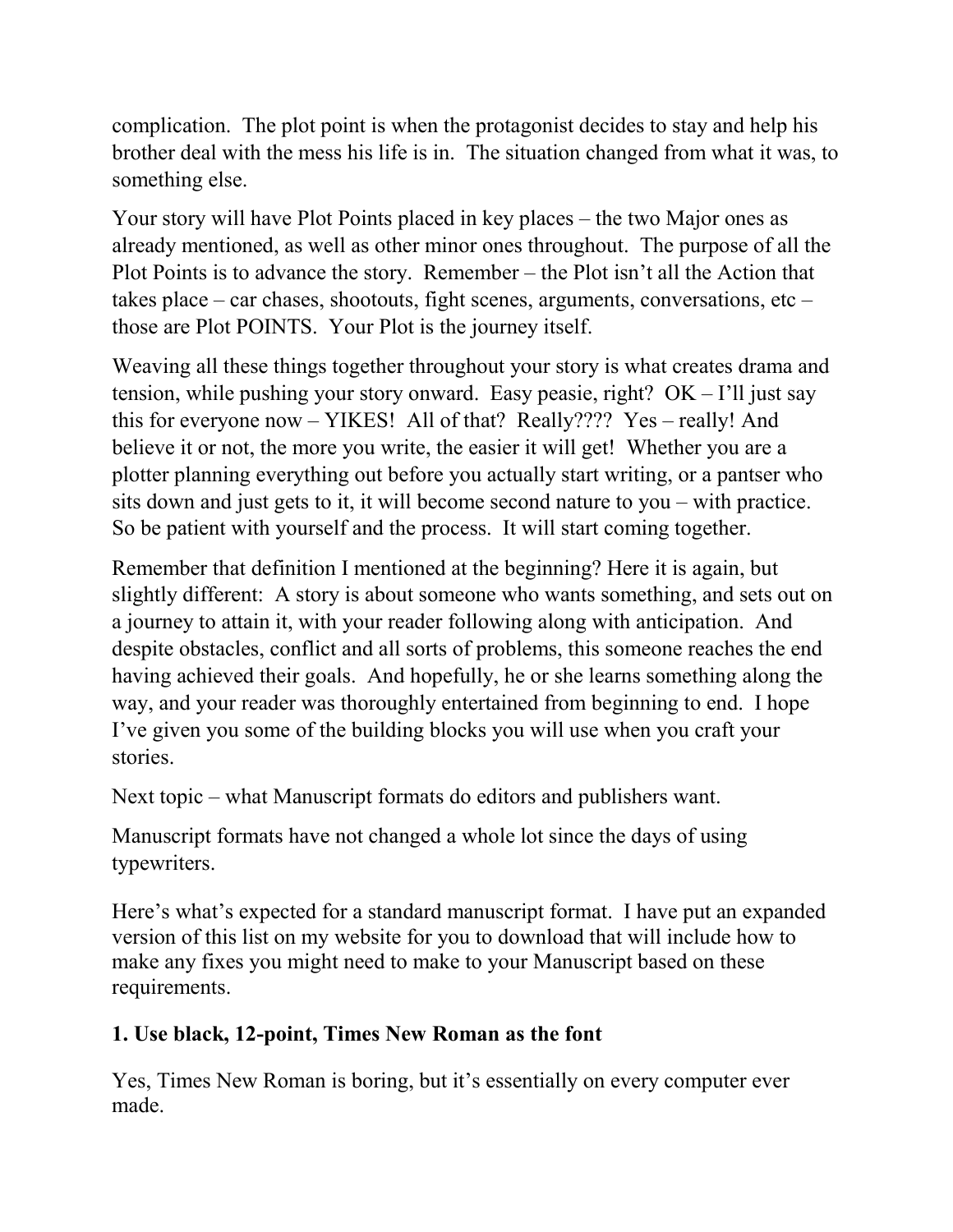Don't use a cool font for effect. Save that for your interior design, which comes much later after the editing process.

#### **2. Use the standard page size of 8.5×11 inches and set your margins to 1 inch on all sides**

Starting a new document in Word defaults to these parameters, but if you're exporting to Word from your word processor of choice, double-check the output to ensure your page size and margins are correct.

To set page size in Word, go to File>Page Setup and look at the drop-down menu for Page Size.

To set margins in Word, go to Format>Document.

#### **3. Set alignment to left justified**

Left justified text is also known as ragged right text. The text will align itself along its left side, leaving its right side nonuniform (unjustified).

To set alignment in Word, select all of your text, then click the left justification icon in the Home tab or select Format>Paragraph and choose "Left" in the Alignment drop-down box.

#### **4. Use a single space after periods**

If you were trained to type two spaces after a period, retrain yourself.

In the digital age, use a single space.

Tip: if your manuscript has two spaces after a period, use your word processor's Find and Replace tool. Type two spaces into "Find" and one space into "Replace" then hit "Replace All" with reckless, typing-teacher-be-damned abandon.

## **5. Use double-spaced line spacing**

This may be the greatest help to your editor.

You want to ensure they see your every last word, so give your words room to breathe on the page.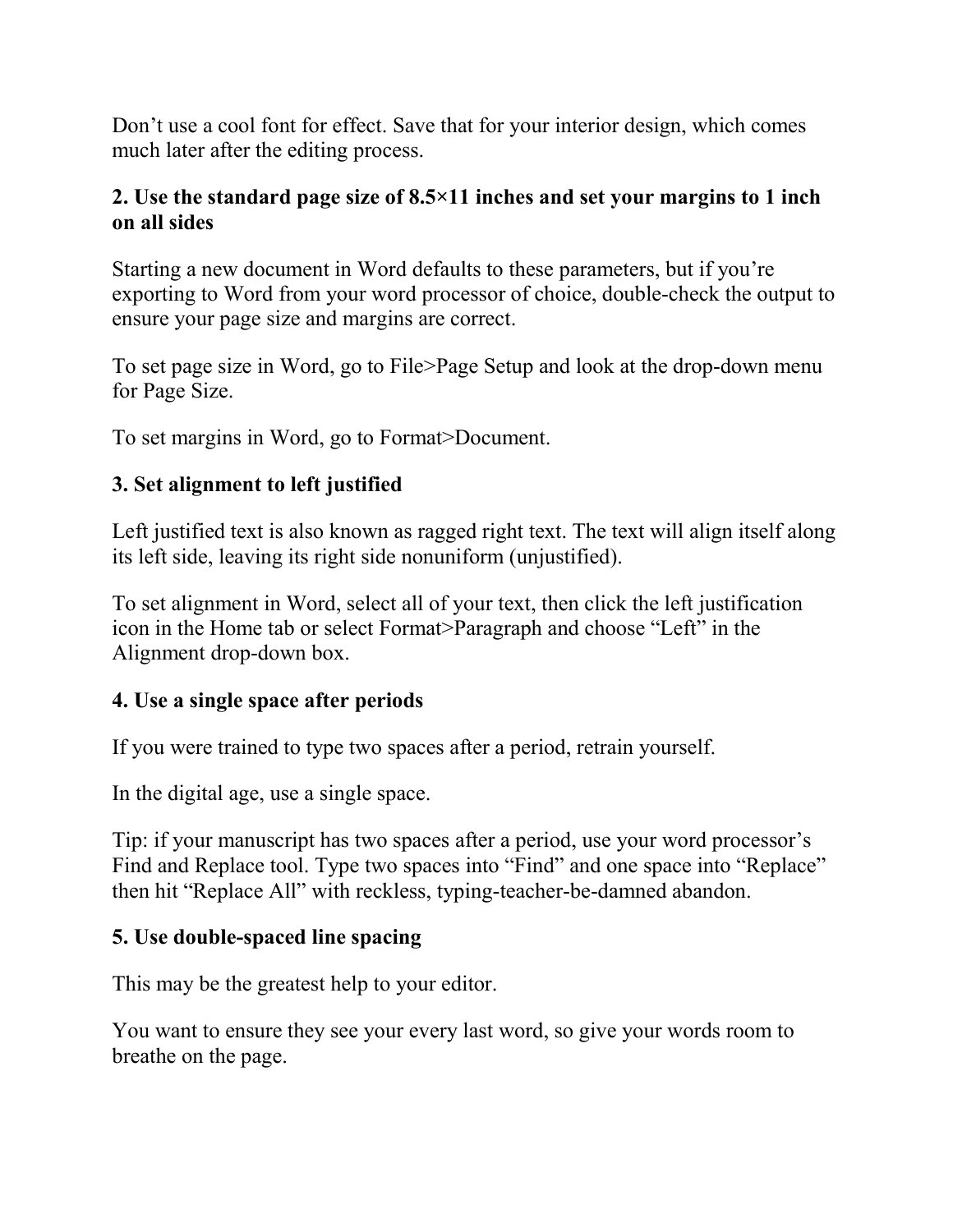Tip: if you've already written your book with different line spacing, select all of your text in Word, click Format > Paragraph, then select "Double" in the dropdown box under "Line spacing."

## **6. Indent all paragraphs, but don't hit tab or space to indent**

This may be every editor's pet peeve. Setting tabs and hitting tab aren't the same thing.

If you're a tab-hitter or space-space-space-space-spacer, select all of your text in Word, then set indentation using Format > Paragraph. Under "Indentation" and under "Special," choose "First line" from the drop-down menu.

Note: Generally, the first paragraph of any chapter, after a subhead, or following a bulleted or numbered list *isn't* indented in the final product.

#### **7. Format paragraphs according to genre standards**

Fiction authors should use indented paragraphs without full paragraph breaks. Nonfiction authors may opt for no indentation so long as paragraphs are separated by a full paragraph break.

Tip: Crack open a book in your genre to see what the paragraphing conventions are, then emulate.

#### **8. Use page breaks**

To begin a new chapter, don't just keep hitting return until you create a new page. Rather, use page breaks.

In Word, place the cursor at the end of a chapter, then click "Insert > Break > Page Break" in Word's top menu. Or just use CTRL+ENTER

A section break, on the other hand, is indicated by the pound symbol (or hashtag) on its own line, centered.

#### **9. Number your pages**

Don't begin numbering on your title page. Rather, begin numbering on the page your story begins.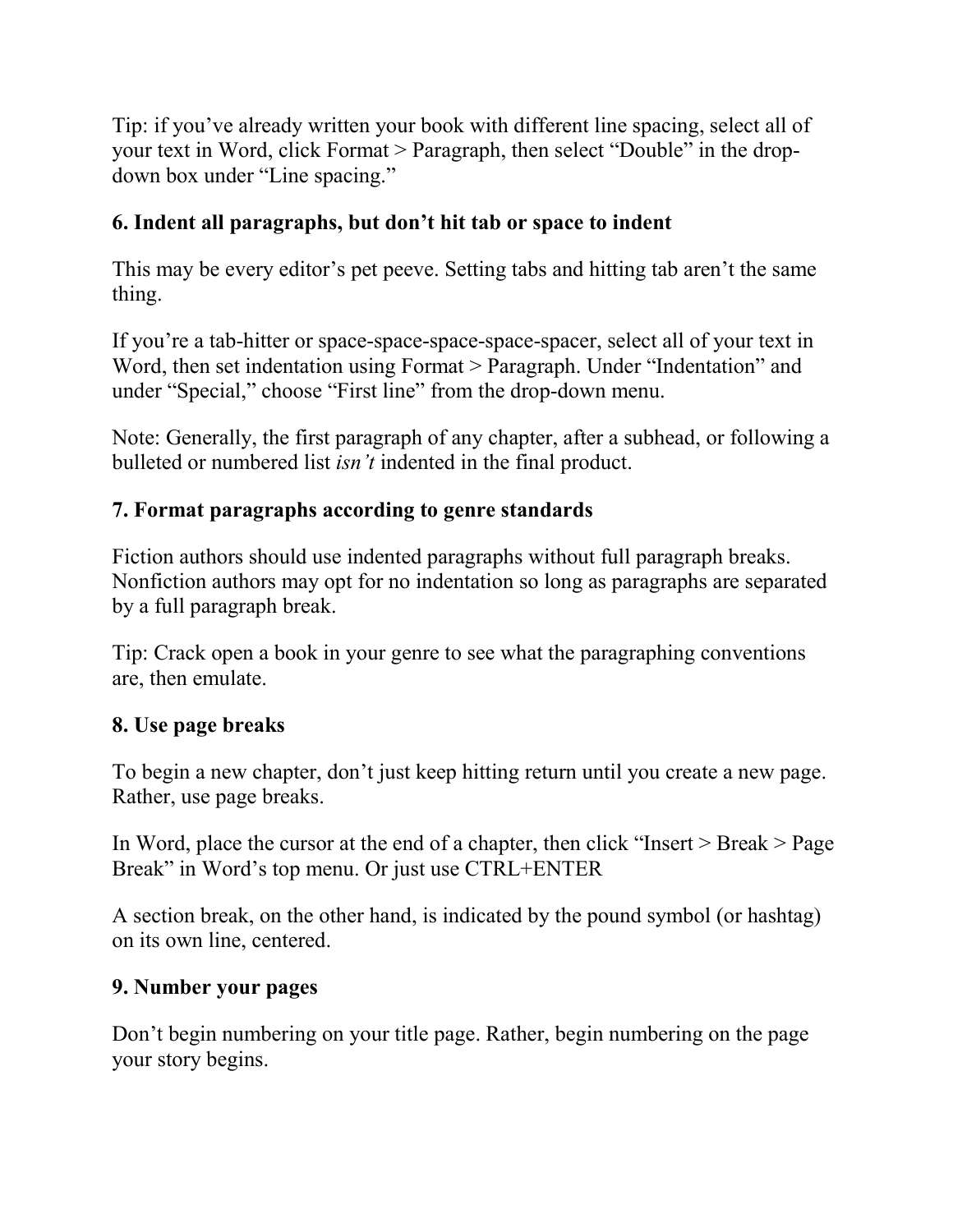To place page numbers in Word, double-click within the header area of the page on which your story begins and click "Insert > Page Numbers," then select your preferred options. Choose to place your page numbers at the top left of the page.

## **10. Send your manuscript as one Word document (.doc /.docx)**

You don't have to compose your masterpiece in Word, but because Word's "Track Changes" feature is still the de facto editing tool of choice, your editor will appreciate receiving a Word file.

Most editors want a single file, in which case, do not send each chapter as a separate file. But it's important to check with both your editor (and, eventually, publisher) on their formatting requirements and expectations.

Got all that? Well, if not – no worries! I have posted a PDF of this session on my website, as well as just this list of Standard Manuscript formats, which will include how to make any fixes you might need. Like removing the extra spaces after your periods – something I personally struggle with! All right then - Onwards!

How about some Do's and Don'ts?

DO – stake out a physical space where you'll be doing your writing. Or a variety of spaces. But hopefully not on the couch where you also watch TV (talk about distractions!), or at the kitchen table where you eat your meals, or in your bathtub which puts your laptop in jeopardy .... Ideally, a desk with a comfy, supportive chair. In a room with a door you can close. And maybe lock. But maybe it's in a café, or on a park bench. Some place that stimulates your thought process, but doesn't throw in a bunch of distractions.

DON'T – expect or plan to multi-task while you are writing. Writing time is for just that – the business of your writing.

DO – carve out some time every week that is exclusively for writing, if at all possible. It can be 30 minutes a day, or 3 hours once a week, whatever fits into your schedule, and works with your writing process.

DON'T – get choked up with guilt if you occasionally have to use your writing time for other, unavoidable tasks. If you have to drive the wife to the hospital because she's in labour, that's just one of those things.

DO – carry a notebook with you everywhere you go. And something to write with. You never know when inspiration will strike you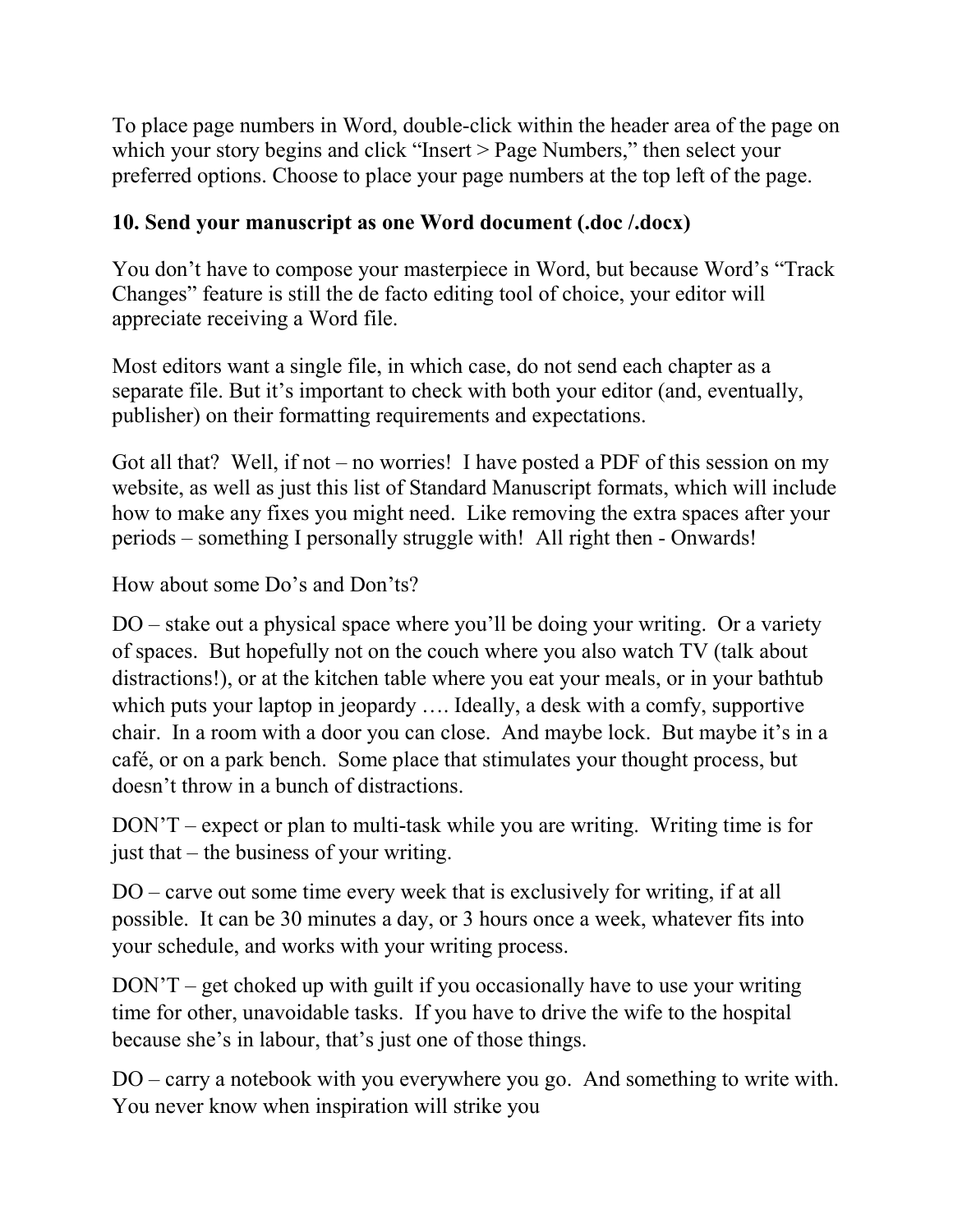DON'T – assume you'll remember those little flashes of inspiration. You won't. Write them down. Trust me on this one. Even if right now you have a marvellous memory, there will come a time when it gets a bit spotty. Train yourself now to take notes whenever something pops into your mind, and you won't regret things in the future when you didn't. And your usually reliable memory fails you. Because it will.

DO – keep something beside your bedside for those middle of the night inspirations. I have a neat pen that is also a mini flashlight. But I also have a plastic slate and a washable marker, which I'll scribble on blindly, rather than wake up my hubby by turning on even a small light, and hope it makes sense when I wake up in the morning. Some people find it beneficial to have a recorder to just quickly mumble whatever idea they had before falling back asleep. Again – whatever works for you.

DON'T – assume whatever you write initially is going to be shite. But also don't assume everything will be golden either. It'll be a bit of both.

DO – seek out sources of support and assistance in the community. Whether it's a local writers group who read and workshop each others stuff, or just commiserate about the difficulties of writing, to joining an online group, or attending conferences like this one – find a place you fit in. Writing is solitary, but life is not.

DON'T – forget the regular, non-writing people in your life. They'll need some of your time as well.

DO – work out how you'll handle the inevitable distractions that will try to intrude into your Writing Time. I don't want to presume to guess at what distractions any of you might have to deal with, although we all have things like spouses, kids, pets, family, friends, television, facebook, etc. In time, you'll appreciate having set these boundaries – because once you get into your zone you won't want to quit. Although – you might have to once in awhile. Unless your wife is willing to wait patiently, counting time between contractions, while you finish off that last chapter.

DON'T – Forget to set your Goals – short and long term. Revisit them and revise as necessary. Write a To Do list of the  $5 +$  important items you will be doing tomorrow, every night before bed to help keep you on track. This is the one thing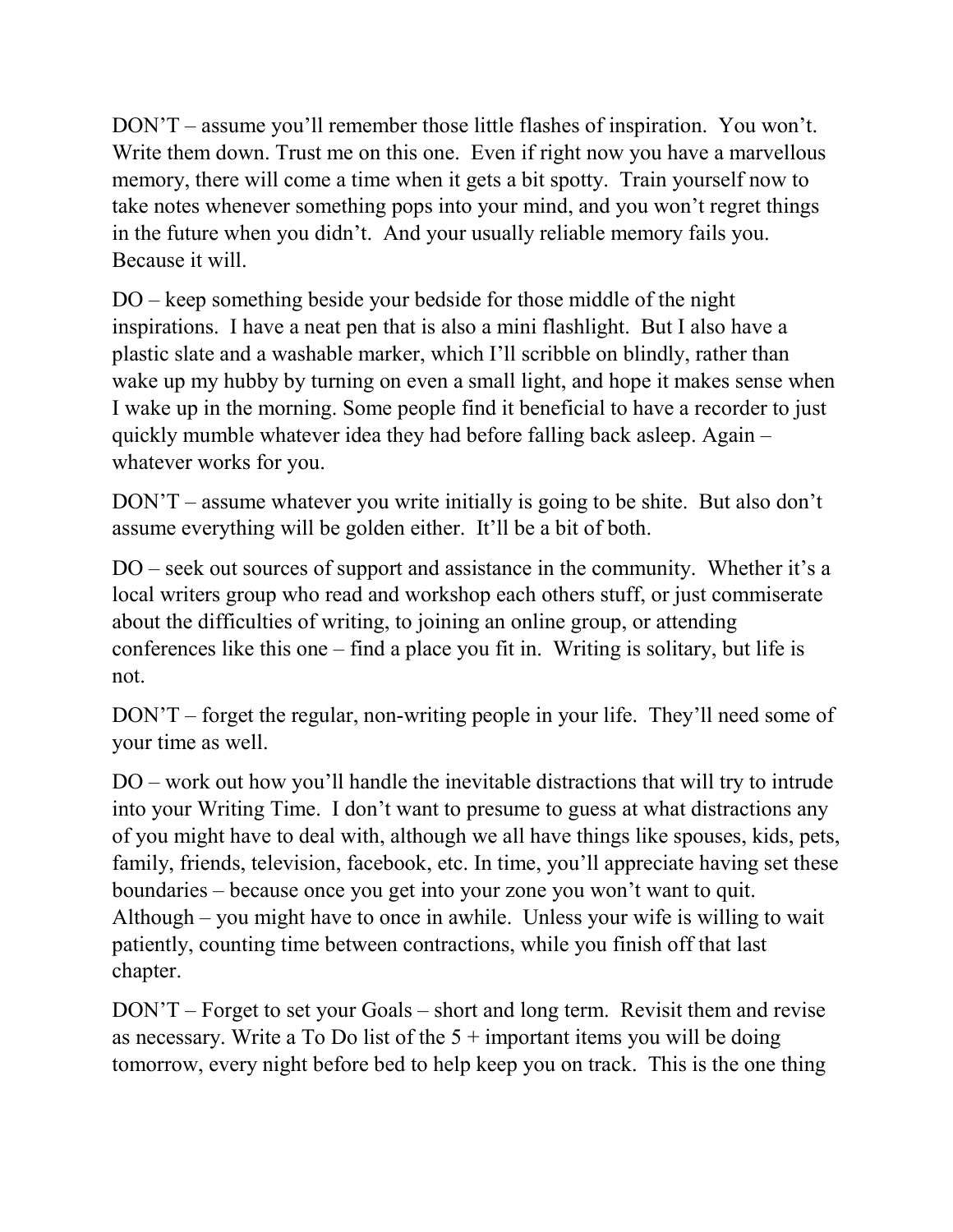from Time Management classes I've taken and given that I feel is the most valuable. Seriously!!!

DO – WRITE. Lots! And LOTS! Like any skill, writing improves with lots of practice. So write lots. If you are stuck somewhere in your writing (and that happens to everyone once in awhile) do something else related to your writing. Maybe something specific to get you pass that Block, or some other facet of your writing career. Maybe work on another story that's at a different stage in its development. Or some editing you've been putting off. Just use the time for writing, which as we all know is more than just putting words on paper.

DON'T – Line Edit as you write. The standard wisdom is that editing as you go is a procrastination method that keeps you from actually writing. Or a perfectionist tic that doesn't really help. As most writing advice, this isn't for everyone, but until you find you are able to control this habit, it's a good idea to avoid doing this. You should read a small section of what you last wrote before picking up where you left off. Though, if you do see a glaring typo, you can fix it—that's not what this advice is warning against. You don't want to become bogged down in writing and rewriting the same scene or chapter over and over again.

DO – figure out what system of data organization you are going to use, and whether you'll be using any of those top down methods of story plotting. They can be very helpful, and of course being organized is just better (says the plotter in me!) My session tomorrow – A Map is Not a Journey – talks about how to collect and organize your story related data. If you're interested …

And last, but not least ….

DON'T – quit your day job. I'm not being facetious – although any of you who have gotten to know me a wee bit know that I'm all about being facetious whenever possible .... But it is a very real temptation to quit your job because you just KNOW you are going to support yourself with your writing. And while it is possible, it's really, REALLY unlikely, especially in the beginning. Developing a writing career takes TIME and EFFORT. And in the meantime, you still need to eat and pay bills and whatnot. You can work at your writing part-time for as long as it takes (even 40 years!) Maybe someday you'll be able to gradually increase your hours writing and reduce your working hours to part-time. But initially – don't even think about it. If you think juggling work, family and writing is stressful think how stressful it will be to be juggling writing and family while stressing about keeping a roof over their heads and food in their little tummys. Figure out